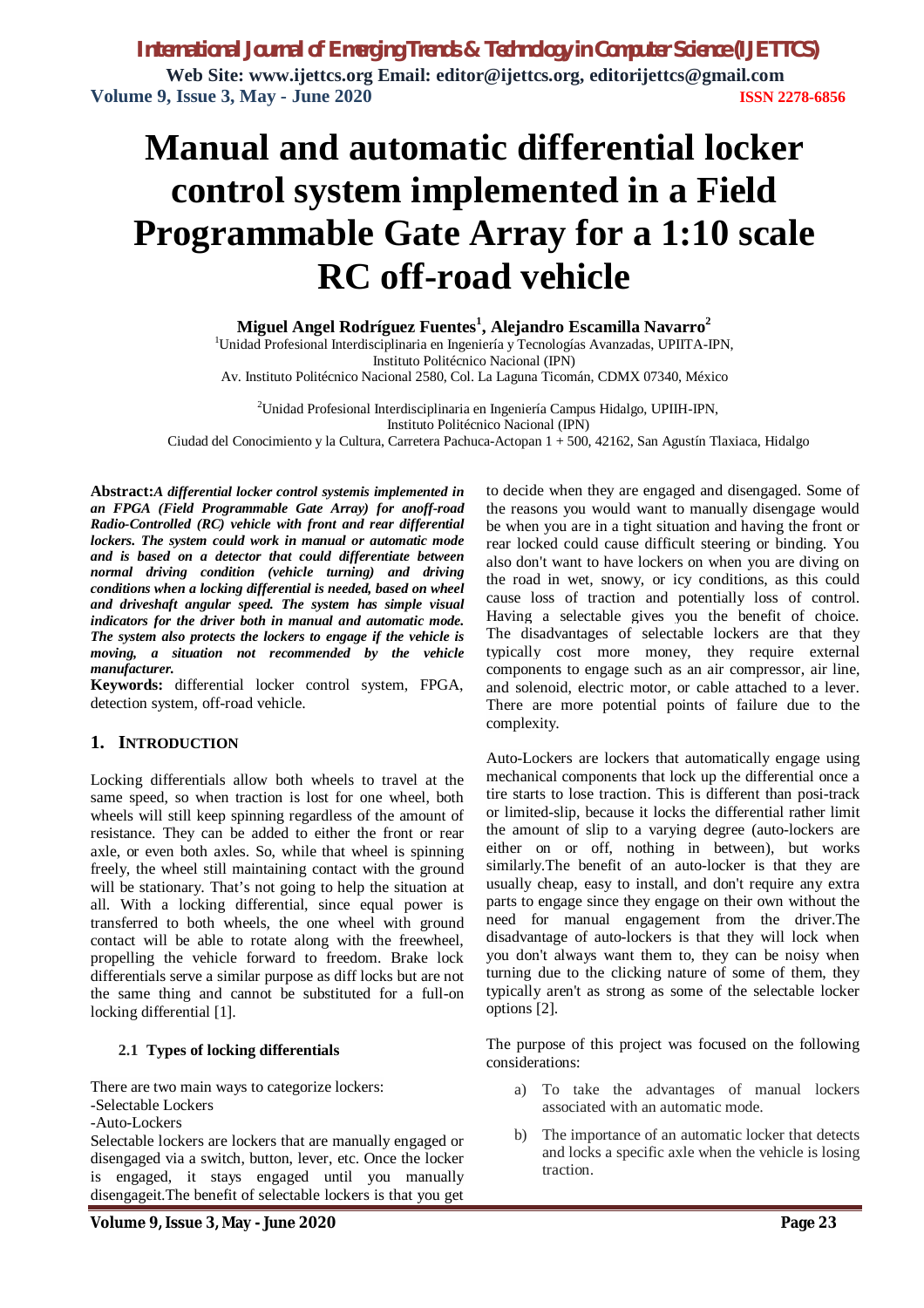**Web Site: www.ijettcs.org Email: editor@ijettcs.org, editorijettcs@gmail.com Volume 9, Issue 3, May - June 2020 ISSN 2278-6856**

- c) The automatic system is based on an easily implemented detector in a Programmable Logic Device (PLD), like the FPGA, andit is calculated using the wheel and driveshaft speed information, capable to be implemented in modern vehicles because they are already factory installed sensors.
- d) The importance that the system has visual aids or indicators of the status of the detection system and the locker.
- e) The importance that the locker is engaging only if the vehicle is stopped accordingly with the manufacturer specification, both in manual or automatic mode.

# **2.METHODOLOGY**

## **2.1 Test vehicle and sensors**

A Traxxas TRX-4 Defender 1:10 scale RC was used. It has off-road capability originally with  $T\_Lock^{TM}$  manual remote Locking Differentials and High/Low Transmission [3]. For measuring wheel and driveshaft speed, it was used Hall-Effect sensors from Traxxas [4] and ¼" diameter Neodymium magnets.

Each wheel has 6 magnets (Figure 1) and the driveshaft has 2 magnets (Figure 2).



**Figure 1**Right front wheel and suspension with Hall-Effect Sensor and Magnets

The sensors are: left front wheel (LF), right front wheel (RF), left rear wheel (LR), right rear wheel (RR), and driveshaft (DS). If the sensor detects one magnet, it goes from 3.3V to 0V.



**Figure 2** Bottom-view of vehicle showing driveshaft sensor and magnets



**Figure 3** Block diagram of the Locker control system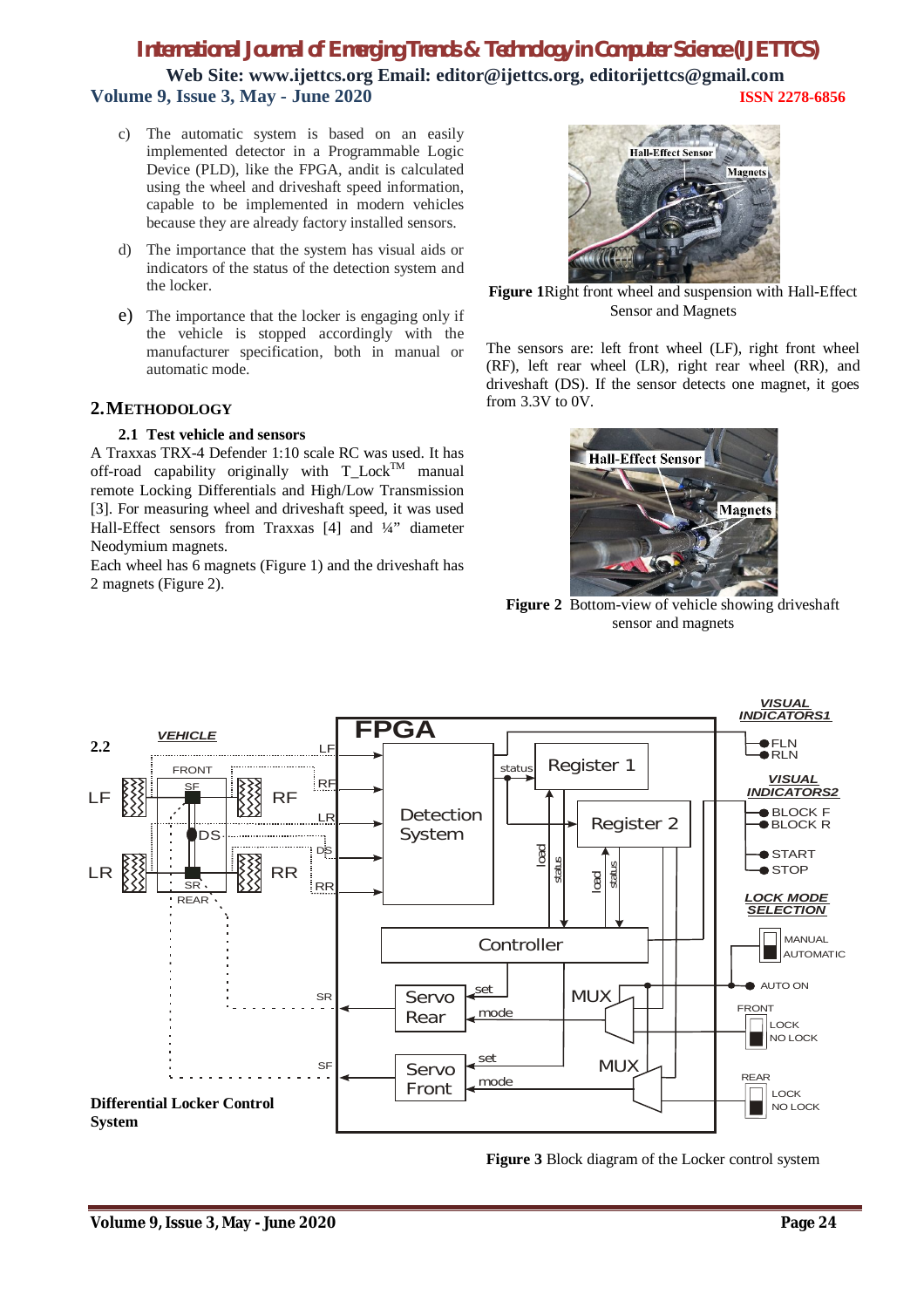**Web Site: www.ijettcs.org Email: editor@ijettcs.org, editorijettcs@gmail.com Volume 9, Issue 3, May - June 2020 ISSN 2278-6856**

Figure 3 shows the block diagram of the differential locker control system. On the left side, it is represented the vehicle with sensors (LF, RF, LR, RR, and DS) and the front and rear differential lockers servos for each axle (SF – servo front, and SR – servo rear). The FPGA system was described using VHDL (Very High-Speed Hardware Description Language) and implemented in a SPARTAN3 FPGA, using DigilentNexys 2 Development Board [5]. Register Transfer Level (RTL) methodology was used [6]. The systemhas six main blocks interconnected inside the FPGA. All were described using VHDL and each one will be explained further. On the right side of Figure3,it is the visual indicator area and the control switches.

#### **2.2 Detection System**

One of the most important blocks is the detection system. The detection system is based on a previous project [7] and it was developed based on a real test with the vehicle in different conditions and implemented easily as a truth table and using wheel speed differences.

The locking differential need detector (F=1 indicate it is lock needed) works as follow:

Let A and B, be the wheels speeds for a specific axle then:

1)Determinate the maximum value (MAX) between A and B

 $MAX = MAX(A, B)$  (1)

2)Determinate the minimum value (MIN) between A and B  $MIN = MIN(A, B)$  (2)

 $(3)$ If MAX =  $(0 to 3)$  and MIN = 0 then  $F = 0$  (no locking)

else if  $MAX \geq 4$  and  $MIN = 0$  then  $F = 1$  (locking)

$$
else if \frac{(MAX - MIN)}{MAX} < 0.6 then F = 0 (no locking)
$$

$$
else if \frac{(MAX - MIN)}{MAX} \ge 0.6 then F = 1 (locking)
$$
 (3)

The simplified block diagram of the detection system is shown in Figure 4. The detector receives signals from the Hall-Effect sensors. The speed blocks calculate the speed of any wheel and the driveshaft in 0.9229s and give as output a binary number.



**Figure 4** General block diagram of the detection system

The detector block was implemented as a true table and determinates if a differential locker is needed or not. The detection system used two detector blocks, one for each axle. The enable block controls the visual indicators LEDs (Light-Emitting Diode) and they are enabled only when the DS speed is below 1302 rpm and above195.3972 rpm. The status signals are Front Lock Need (FLN) and Rear Lock Need (RLN).If FLN=1 indicates that it is necessary to block the front differential, and RLN=1 indicates that it is necessary to block the rear differential. These are output status signals from the detector to the register blocks.

#### **2.3 Register blocks**

These are 2-bit temporal registers. Each register has input status signals (FLN and RLN), and each one is memorized (status out) when the controller activatesthe load signal (load=1). The clock signal comes from a divider block and it is 2.98 Hz



**Figure 5**Input and output signals of the register block

#### **2.2.3 Controller block**

The controller is a Moore typeFinite State Machine (FSM) and it controls most of the blocks and the logic sequence of al the automatic system. As it was said, the Traxxas TRX-4 Defender 1:10 scale RC has front and rear blockers, as it is recommended [8] the vehicle must be stopped before activating any blocker, this important condition is also verified by the controller.



**Figure 6**Finite-State Machine of the controller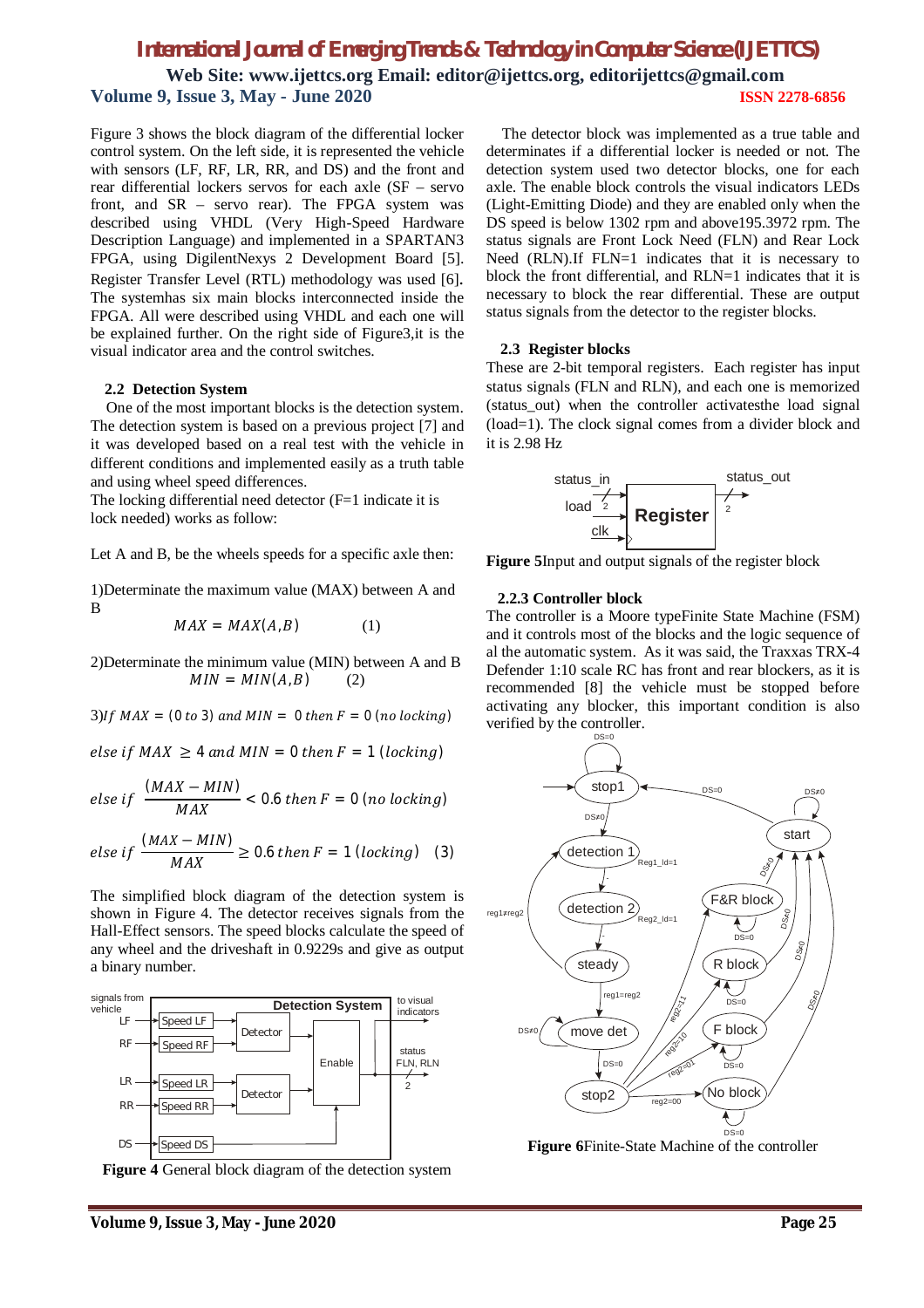**Web Site: www.ijettcs.org Email: editor@ijettcs.org, editorijettcs@gmail.com Volume 9, Issue 3, May - June 2020 ISSN 2278-6856**

The general FSM of the controller (Figure6) works as follows.If the vehicle is in Stop1 indicate that the vehicle is not moving, because DS=0, and it will stay in this state until DS≠0 because the vehicle start moving and it will jump to next state Detection1. When the car start moving the detector block detects if it is necessary to block the front and/or rear differential, and these status signals are stored in register1. Then the FSM jumps to the Detection2 state and stores again the status signals. The steady-state verifies if the status signals stored in Register1 and Register2 are the same, if they are, the configuration of the differentials is determined, if not, the FSM continues the process of Register1 and Register2 states. The vehicle must be stopped before configuring the block differentials, the move detection state verifies this, and until the car is stopped (DS=0) then jumps to stop2 state. Accordingto the need or not of the block differential stored, the following state is as shown in Table 1.

**Table 1:** Register2 value and status

| Register2<br>value | <b>Status -&gt; Next State</b>                 |
|--------------------|------------------------------------------------|
| $reg2=00$          | No block needed $\rightarrow$ no block state   |
| $reg2=01$          | Front block needed $\rightarrow$ F block state |
| $reg2=10$          | Rear block needed. $\rightarrow$ R block state |
| $reg2=11$          | Front and rear block needed $\rightarrow$ F&R  |
|                    | state                                          |

The states verify that the vehicle continues in stop position (DS=0) and configure the servo blocks, and the block condition continues until the car stopped again, and the FSM returns to the initial state, to make a new measurement involving all the states described and if it is the case, free the blocking system, or change it. The controller uses a clock signal of 2.98Hz, the same as the registers.

## **2.2.4Servo Front and Servo Rear blocks**

By factory, the Traxxas TRX-4 Defender 1:10 scale RC controls front and rear differential blocker manually using the RC Control. Both front and rear mechanical lockers are engaged using small RC servos, the control signals were measured using an Oscilloscope. These manual control cables were disconnected from the TraxxasControler and connected directly to the Nexys FPGA Board. The control signals use logic levels from 0 to 3.3V and with a period of 10ms. The control signals (Table 2) were described using VHDL for servo front and servo rear blocks.





There are 7 LEDs (Light Emitter Diode) used as visual aids for the driver. The ON state of each LED represents: a)From the detection system FLN – Front differential needs to be locked

RBN- Rear differential needs to be Locked

b)From the controller LOCK F – Front differential is locked LOCK R – Rear differential is locked

START – The driver must start moving the vehicle STOP – The driver must stop moving the vehicle

c)From the lock selection mode switches

AUTO ON – The locking differential system is in automatic mode and it is indicated by a LED. In manual mode, front and rear switches are used accordingly.

FRONT – The user lock or unlock the front differential blocker.

REAR - The user lock or unlock the rear differential blocker.

# **2.2.6 Clock signals**

The system uses two clock signals. A 50 MHz based on the Nexys board crystal oscillator and a 2.98 Hz obtained using a VHDL counter as a clock divider. The clock signal used by each block is shown in Table 3.

| <b>Clock signal</b> | <b>Block</b>     |  |
|---------------------|------------------|--|
| frequency           |                  |  |
| 50 MHz              | Detection system |  |
|                     | Servo front      |  |
|                     | Servo rear       |  |
| $2.98$ Hz           | Register 1       |  |
|                     | Register 2       |  |
|                     | Controller       |  |

**Table 3:** Clock signals

## **2.2.7 Synthesis and implementation**

The VHDL code was synthesized using Xilinx ISE and then the programing file was generated for the spartan 3 FPGA. The system developed (Figure 7) uses 199 slices, 280 Flip-Flops, 374 four-input LUTs (Look-up Table), 7 input pins, 8 output pins, and 1 global clock. The maximum propagation time is 8.622ns.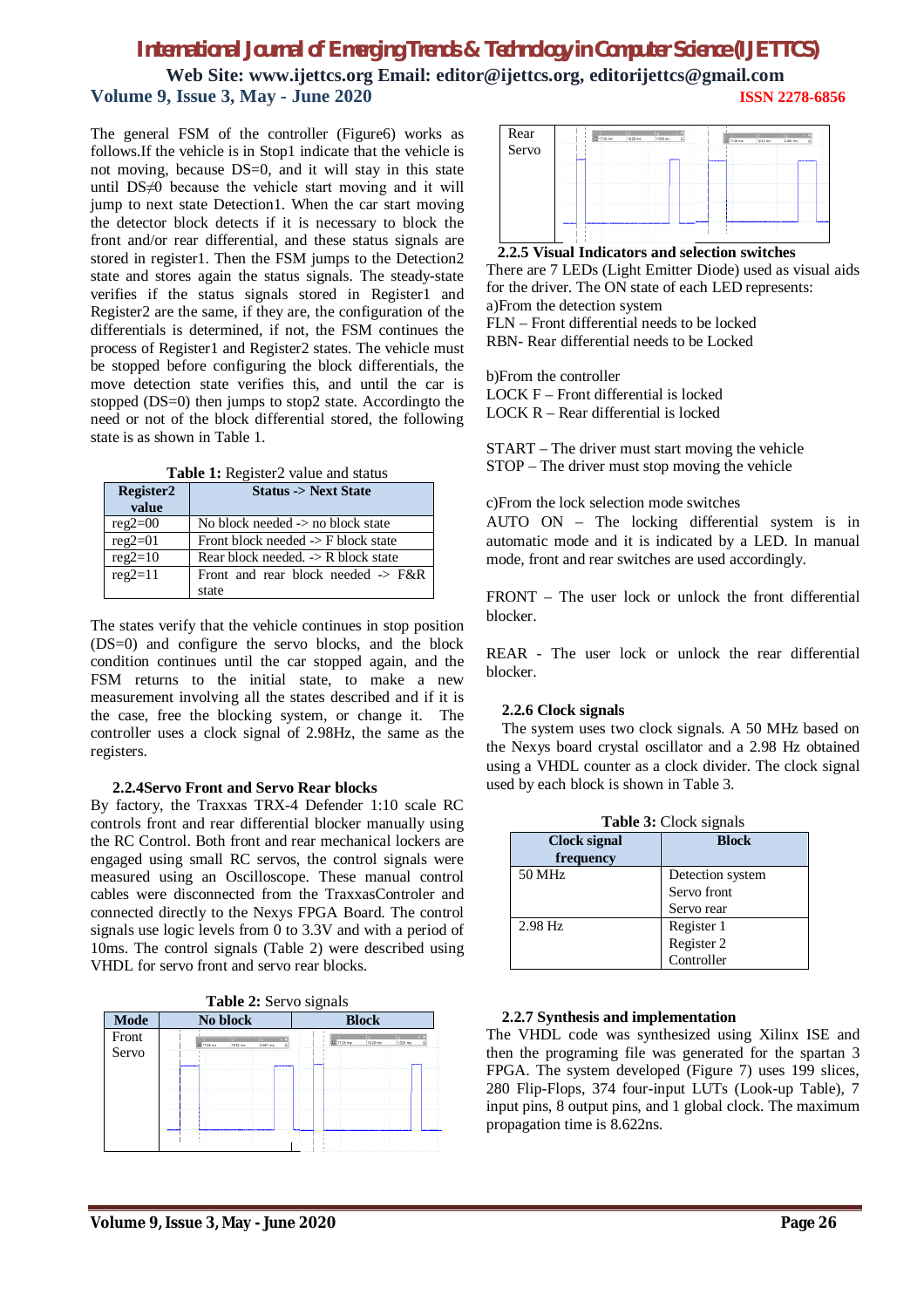# *International Journal of Emerging Trends & Technology in Computer Science (IJETTCS)* **Web Site: www.ijettcs.org Email: editor@ijettcs.org, editorijettcs@gmail.com Volume 9, Issue 3, May - June 2020 ISSN 2278-6856**



**Figure 7** FPGA Technology Schematic of the

Figure 8shows the Traxxas TRX-4 without his cover and the Nexys FPGA Board.



**Figure 8**Traxxas TRX-4 and FPGA Board

Figure 9 shows the Traxxas vehicle with the FPGA and differential control system programmed during the test of the implemented system.



**Figure 9**Traxxas TRX-4 with differential control system

# **3. RESULTS, CONCLUSIONS, AND FUTURE WORK**

a)The automatic system was developed to configure the front and rear differential lockers based on a detection system considering differences if wheel speed conditions. Some vehicles have already sensors for sensing wheel and driveshaft speed, and if the vehicle has a manual locker installed, the automatic system could be used to help drivers in a difficult driving situation when the locking system is needed.

b)Some vehicles have only a rear differential manual locker, the system developed could be used without modification and just leaving unconnected de front differential actuator signal.

c)The system has simple but important visual aids (LEDs) for the detection system, the status of the front and rear locker actuator, and help the driver to know if he must stop or start the vehicle. Now it is a simple interface, but it could be a very sophisticated and impact view interface with more specific and detailed information.

d)The system is based on the detection system used in [7], using wheel speeds and in different test conditions. The detector should be verified and modified accordingly with the specific vehicle wheel and driveshaft speed sensing characteristics. It does not have the problem of some lockers that assume a locking situation from normal driving in corners.

e)The use of a Programmable Logic Device (PLD) as it is the FPGA, has the following advantages: i) the detection system works in parallel, ii) the system was developed using blocks, this methodology helps the designer in modifying only some blocks of the system accordingly with the vehicle intended to use.

f)The system includes protection to the mechanical locking parts, as it verifies and only makes the lock when the vehicle is in a stop condition, as the manufacturer established.

g)With the actual system, the driver must start and stop the pedal accelerator (in RC is a trigger) to let the system configure the locker accordingly with the road conditions, in the future, it is possible that the system control also the regulation of the accelerator to manage the interaction between the controller states.

## **References**

[1] A. Smith. What is a Locking Differential?. [Online] Available: https://www.cjponyparts.com/resources/lockingdifferentials-explained [Accessed: Apr, 1, 2019].

[2] Crawlpedia. Off-Road Encyclopedia Differential Locker Comparison.[Online] Available: https://www.crawlpedia.com/locker\_comparison.htm [Accesed: Apr 5, 2019].

[3] Traxxas Inc. TRX-4 Defender. [Online] Available: https://traxxas.com/products/landing/trx-4/ [Accessed: Jan, 15, 2019].

[4] Model# 6520, Sensor, RPM (long)/ 3x4mm BCS. [Online] Available:

https://traxxas.com/products/parts/telemetry/6520 [Accessed: Feb, 5, 2019].